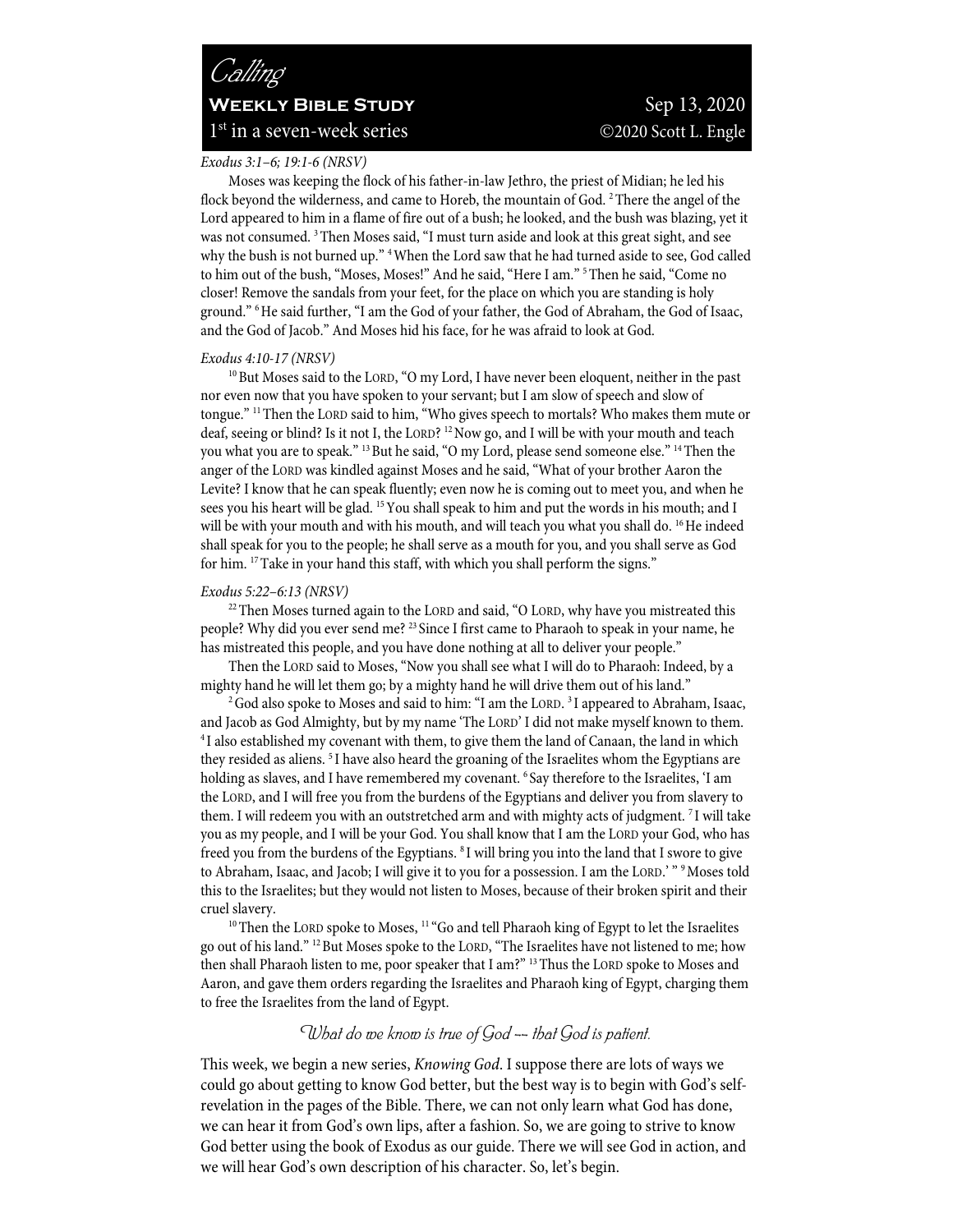# *A burning bush?*

Moses had grown up with mighty Pharaoh, the god-king of Egypt. But now he was tending a flock in the Sinai wilderness, after having fled Egypt. Moses knew that he was a Hebrew and when he had seen an Egyptian overseer beating a Hebrew slave, Moses had lost control and struck the slave-master, killing him. So Moses had fled across the Red Sea, settled into a new life, and had married. But the flock he tended wasn't even his own; the animals belonged to his father-in-law. Nonetheless, Moses looked after them as they walked in the shadow of mighty Mt. Horeb (also known as Mt. Sinai).

One day. Moses noticed a burning bush in the distance and went to check it out. As he approached the bush, he saw that even though flames licked upward, the bush wasn't being consumed by fire. Then he heard a voice calling out "Moses, Moses!" And so began Moses's education at the feet of God Almighty. Even from those first moments, it was clear that the god calling him was holy and that Moses was not. He was told to remove his sandals, for even the ground on which Moses stood was now holy ground. And as this god identified himself as the God of Abraham, Isaac, and Jacob, Moses hid his face in fear. Can a mortal, sinful man survive an encounter with the Holy One? Terence Fretheim, a very helpful Old Testament scholar, takes us a little deeper into Moses's encounter with the God he would come to know:

Moses hides his face, but certainly not for long. For the next few chapters, Moses and God engage in what can only be called *a face-to-face encounter* (cf. Num. 12:8), during which Moses is anything but deferential. God's word to Moses is of such a character that it draws the other into a genuine conversation. The exchange with God moves from worshipful deference to animated dialogue (see above). Divine holiness does not inhibit human response, even on the part of one who is "slow of speech" (4:10). Moreover, the word of the holy God now articulated (vv. 7–10) bespeaks, not distance and judgment, but closeness and concern. The *holy* God enters into the suffering of the people and makes it his own (3:7). As in Hos. 11:9 and Isa. 12:6, God is "the Holy One *in your midst*."

The emphasis throughout is on *the divine initiative*. It is God who confronts Moses and calls him to a task. Moses does not prepare for the encounter, nor does he seek it. He is surprised by what happens. . . . God's creative work in Moses' life to this point has shaped a human being with endowments suited for the tasks ahead. While the specific encounter with God brings new insights and a changed direction for life, an informed creation theology will affirm many continuities with Moses' past.

This ground is now holy because of God's appearance, not because it was already holy. There is no holiness inherent in the place as such, no natural sanctity, but that which is not holy now becomes so by virtue of the divine purpose for the place (not just the divine presence). That which is an ordinary part of the natural order is sanctified, set apart for special use by God. This setting apart was not only for this occasion but also for the future. God's appearance to Moses establishes Sinai/Horeb as a sacred place (cf. 3:12; Gen. 28:16–17). God draws a particular plot of ground, an aspect of the creative order, into a new sphere of relationship; nature too is affected by and serves as an instrument for the divine presence and purpose. Because of this change in the character of the place, Moses is asked to follow the custom of removing shoes to show respect (cf. Josh. 5:13–15).<sup>1</sup>

God is so patient with Moses, who offers up reason after reason why he is not the man for the job. This encounter may be about the divine initiative, but Moses wants a way out. He wants to know exactly who it is that is sending him on this mission. So God reveals his name.<sup>2</sup> What if the people don't believe me? Moses asks. So, God gives

<sup>&</sup>lt;sup>1</sup> Terence E. Fretheim, *Exodus*, Interpretation, a Bible Commentary for Teaching and Preaching (Louisville, KY: John Knox Press, 1991), 56–57.

<sup>2</sup> YHWH is the common English transliteration of the Hebrew name God reveals to Moses at the burning bush. This name was so sacred to the Jews that it came to be spoken only by the high priest, only in the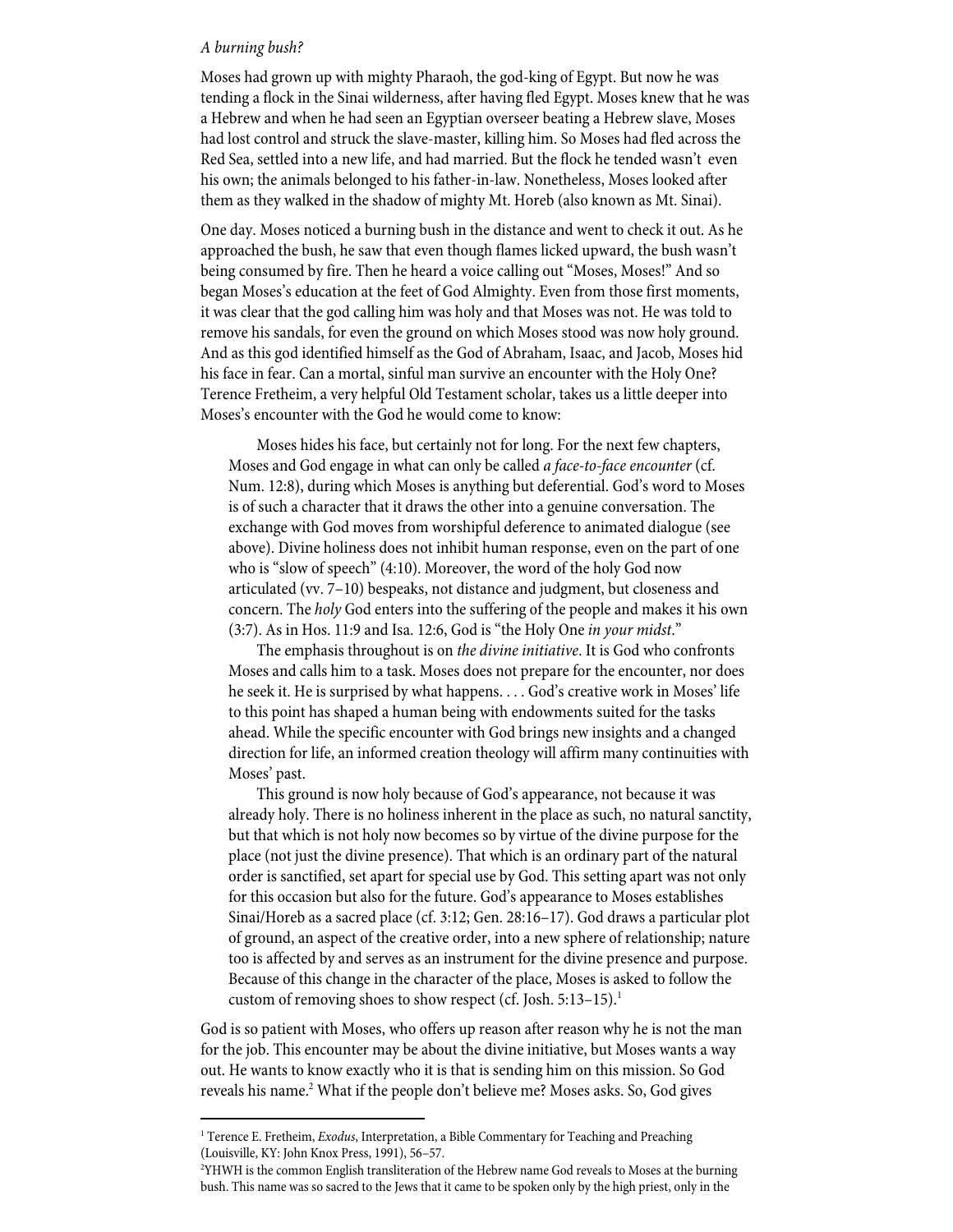Moses the power to do miraculous signs. But I don't speak well, Moses reminds God. God assures Moses that God will be his mouth. Finally, Moses admits he just doesn't want to do this, "O my Lord, please send someone else." Understandably frustrated with Moses, God gives him Aaron, his brother, to speak for him. This is to be Moses' vocation and there is just no getting out of it. These are God's purposes and Moses is God's choice.

Take a look at Exodus 4:17 above. God is patient, but, nonetheless, God gets angry with Moses' endless excuses. In fact, even in this initial encounter at the burning bush, you wonder why God doesn't just move on. But this episode reveals a deeper truth about God. God's patience is born of God's love; his relentless pursuit of his people over the centuries demonstrates God's doggedly patient determination to rescue first the Israelites and then all the world from sin and darkness. Why such patience? Because God is love, plain and simple

## *When it doesn't go well*

You've probably seen the movie. How does it go when Moses and Aaron confront Pharaoh? Not well is an understatement. The Egyptian king scoffs, "Who is the Lord, that I should heed him and let Israel go?" Fretheim notes that Pharaoh asks the right question, indeed, it is the question we are asking in this series:

*Who is Yahweh?* Ironically, Pharaoh gets the question right. This question will go ringing through the pages that follow. Pharaoh's (and the Egyptians') knowing is a divine goal (cf. 7:17; 8:10, 22; 9:14, 29; 10:2; 11:7; 14:4, 17), at least in part fulfilled in 9:27; 10:16; and 14:25. As we have seen (1:8), knowing has an effect on doing, and Pharaoh's not knowing Yahweh has disastrous results on God's creation. Even more, a goal of the narrator is the *readers'* knowing. The readers are invited, not to assume that the answer to Pharaoh's question is clear, but to build up an answer as they read and ponder and explore the nuances of the narrative. The very name of Yahweh, "I will be who I am," promises that the identity of this God of Israel will become more fully known as events unfold, both to Israel (10:2) and to Egypt.<sup>3</sup>

But all that is to come, for Pharaoh orders that the Israelite slaves now must make their bricks without using any straw supplied by the Egyptians; they will have to gather their own, making their task impossible. Not surprisingly, the Israelites turn on Moses and Aaron; so far, they have only made things worse. Again, not surprisingly, Moses then confronts God, "Why did you mistreat these people? Why did you send me? . . . You have done nothing at all!"

We might expect that God would respond in anger again, but he does not. Instead, God reassures Moses that God will lift his "mighty hand" and elaborates on what is to come. But it is too late for the Israelites, their spirits are broken. So God sends Moses and Aaron back to Pharaoh.

#### *A patient God*

God's patience with his people, with all humanity, is displayed across the entirety of Holy Scripture. We could dip into almost page and find God's patience on display. I chuckle to myself recalling Jesus' seemingly limitless patience with his own disciples. Talking about the Divine Patience is the perfect way to begin this series on Knowing God. In closing, here is a bit more on the virtue patience from Karen Swallow Prior that I used earlier this year:

temple, and only on one day each year, Yom Kippur. When Jews read their Scripture and came upon the name of God they would say *adonai* instead, the Hebrew word for "Lord." In keeping with the Hebrew tradition, our English translations substitute LORD (all small caps) in the Old Testament at each place YHWH appears. Thus, "the LORD God" in our Old Testaments is actually "YHWH God" in the Hebrew. <sup>3</sup> Terence E. Fretheim, *Exodus*, Interpretation, a Bible Commentary for Teaching and Preaching, (Louisville, KY: John Knox Press, 1991), 86.